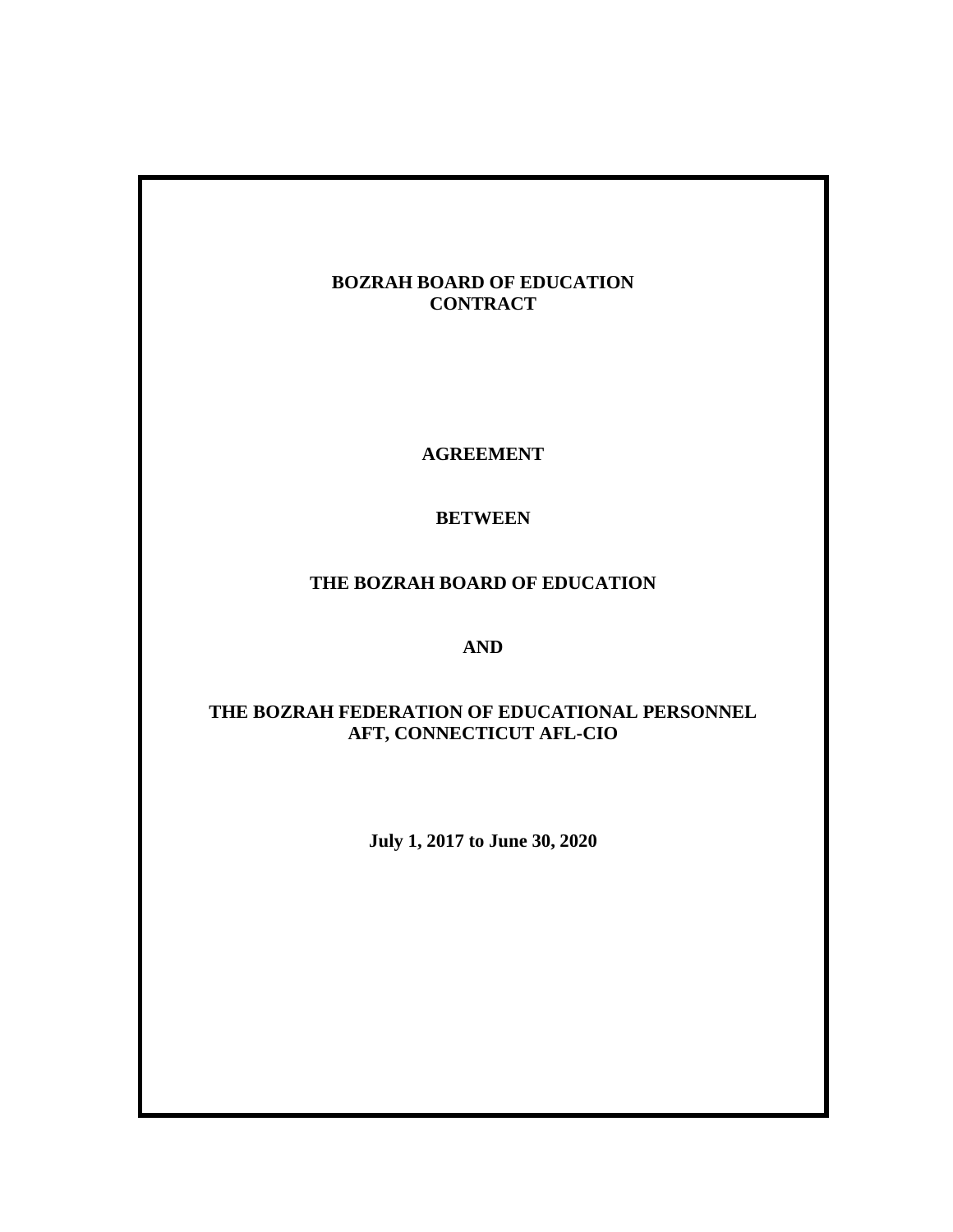# **TABLE OF CONTENTS**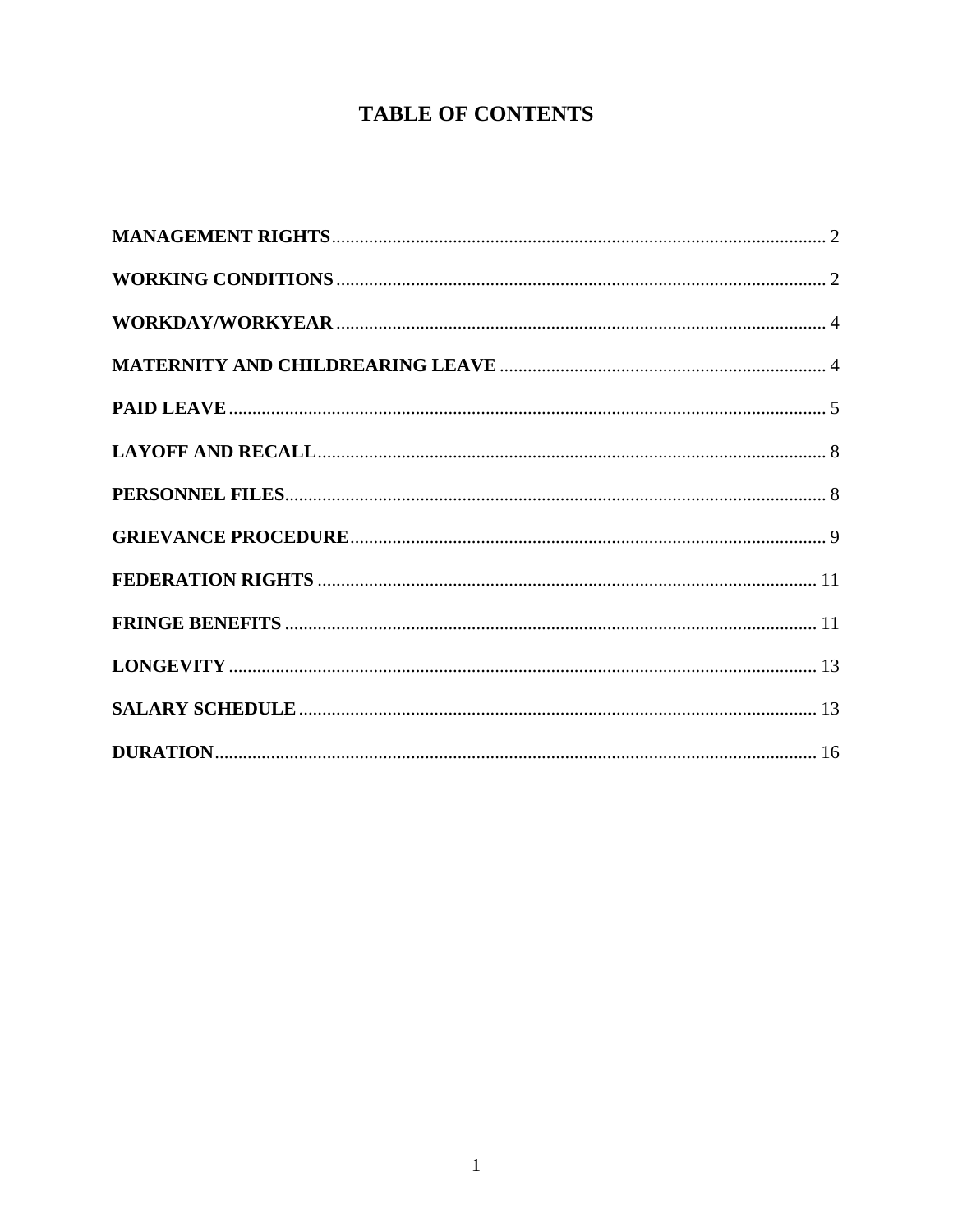#### **AGREEMENT**

#### **BETWEEN THE BOZRAH BOARD OF EDUCATION AND THE BOZRAH FEDERATION OF EDUCATIONAL PERSONNEL AFT, Connecticut AFL-CIO**

THIS AGREEMENT IS MADE AND ENTERED INTO by and between the Bozrah Board of Education of the Town of Bozrah (herein referred to as the "Board") and the Bozrah Federation of Educational Personnel (hereinafter referred to as the "Federation")

#### **ARTICLE I MANAGEMENT RIGHTS**

<span id="page-2-0"></span>The Board of Education reserves and retains, whether exercised or not, all the lawful and customary rights, powers and prerogatives of public school management. Such rights include, but are not limited to establishing standards of productivity and performance of its employees, determining the mission of the Board and the methods and the means necessary to fulfill that mission, including the discontinuation of services, positions, or programs in whole or in part; the determination of the content of job classification, the appointment, promotion, assignment, direction and transfer of personnel; the suspension, demotion, discharge or other discipline of its employees; the establishment of reasonable work rules; and the taking of necessary actions to carry out its mission in emergencies.

These inherent management rights, not restricted by a specific provision of this agreement, are not in any way directly or indirectly subject to any grievance procedure.

#### **ARTICLE II WORKING CONDITIONS**

<span id="page-2-1"></span>1. No employee shall be suspended without pay or discharged without just cause. Objections to earlier written or verbal discipline or suspensions with pay may be raised at the time of suspension or discharge.

Any employee who has been employed fewer than sixty (60) workdays shall be considered a probationary employee and shall have no recourse with regard to suspension without pay or discharge.

2. Bargaining unit vacancies caused by the creation of new positions or separation from employment shall be posted for ten (10) school days during the school year, and ten (10) business days during the summer. For all paraprofessional vacancies, however, the posting period shall be five (5) school days during the school year, five (5) business days during the summer. During the summer, the Board shall post vacancies on the school bulletin board and forward copies of the postings to the Federation President, or her/his designee.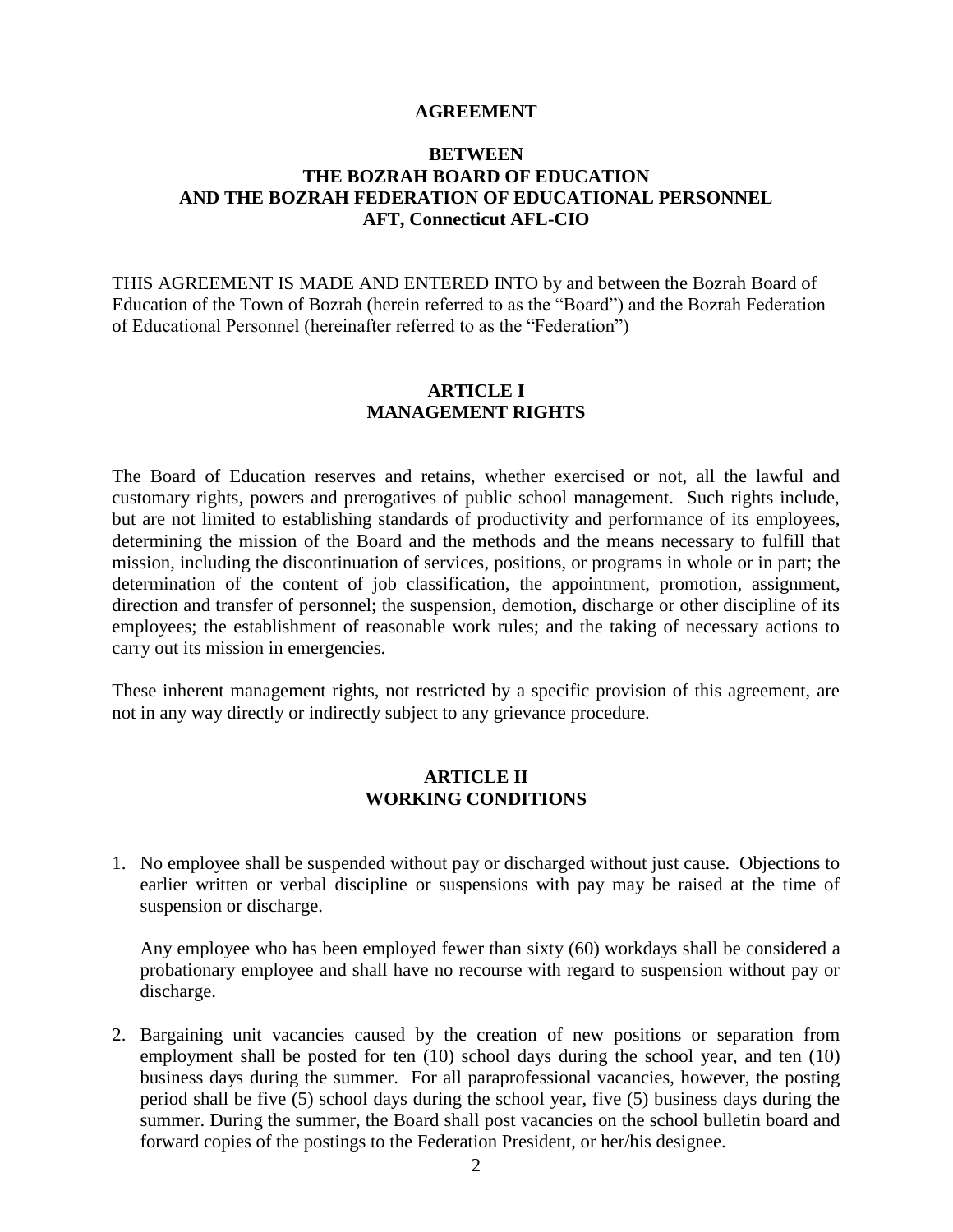The Superintendent shall have full authority to transfer or reassign personnel according to the needs of the school district within the policies of the Board of Education. Employees shall not be reduced in salary through any such transfer or reassignment except for cause, which may include the elimination of a position.

- 3. All bargaining unit members working at least six and one-half (6.5) hours per day shall be entitled to at least a twenty-five minute (25) unpaid duty free lunch in addition to the normal work day. The school nurse is entitled to an unpaid duty free lunch, which may only be interrupted by an emergency, which is not included in the normal workday. In circumstances where the nurse's lunch is interrupted, he/she will be paid for the lunch period.
- 4. Any employee required by the Board to use his/her personal automobile in the discharge of his/her job duties shall be reimbursed for his/her mileage at the IRS approved rate. The Federation shall provide the board with the IRS approved rate.
- 5. When the opening of school is delayed due to inclement weather, paraprofessionals and secretarial bargaining unit members shall be allowed to come in to work at their normal start time, or permitted to come in at the same time as students. When school is closed early due to inclement weather, bargaining unit members shall be allowed to stay until their normal end time, or leave after student dismissal. Paraprofessional and secretarial bargaining unit members shall be paid for hours actually worked on such days. Other bargaining unit employees shall be required to work their normal shifts on such dates.
- 6. Bargaining unit members assigned to cover a position with a higher hourly wage shall receive the higher rate of pay for the time worked in that position when they work for more than two (2) consecutive hours.
- 7. Employees who job share shall split the paid leave on a pro-rata basis, provided that all job share arrangements require the Superintendent's approval.
- 8. Night Shift custodians shall be granted a paid  $\frac{1}{2}$  hour supper break as long as they remain on campus. If a night shift custodian chooses to leave the campus, they must mark the time on their time sheet. Upon return they shall complete the remainder of their shift so that on campus time equals eight (8) hours.
- 9. Custodians and other 12 month employees who come to work when school is cancelled due to weather conditions shall work until they complete their normal shift unless the Superintendent/Principal makes a decision that conditions pose a safety hazard to return to home. In the case when the Governor announces a state of emergency, all employees shall be required to leave the building and return to home.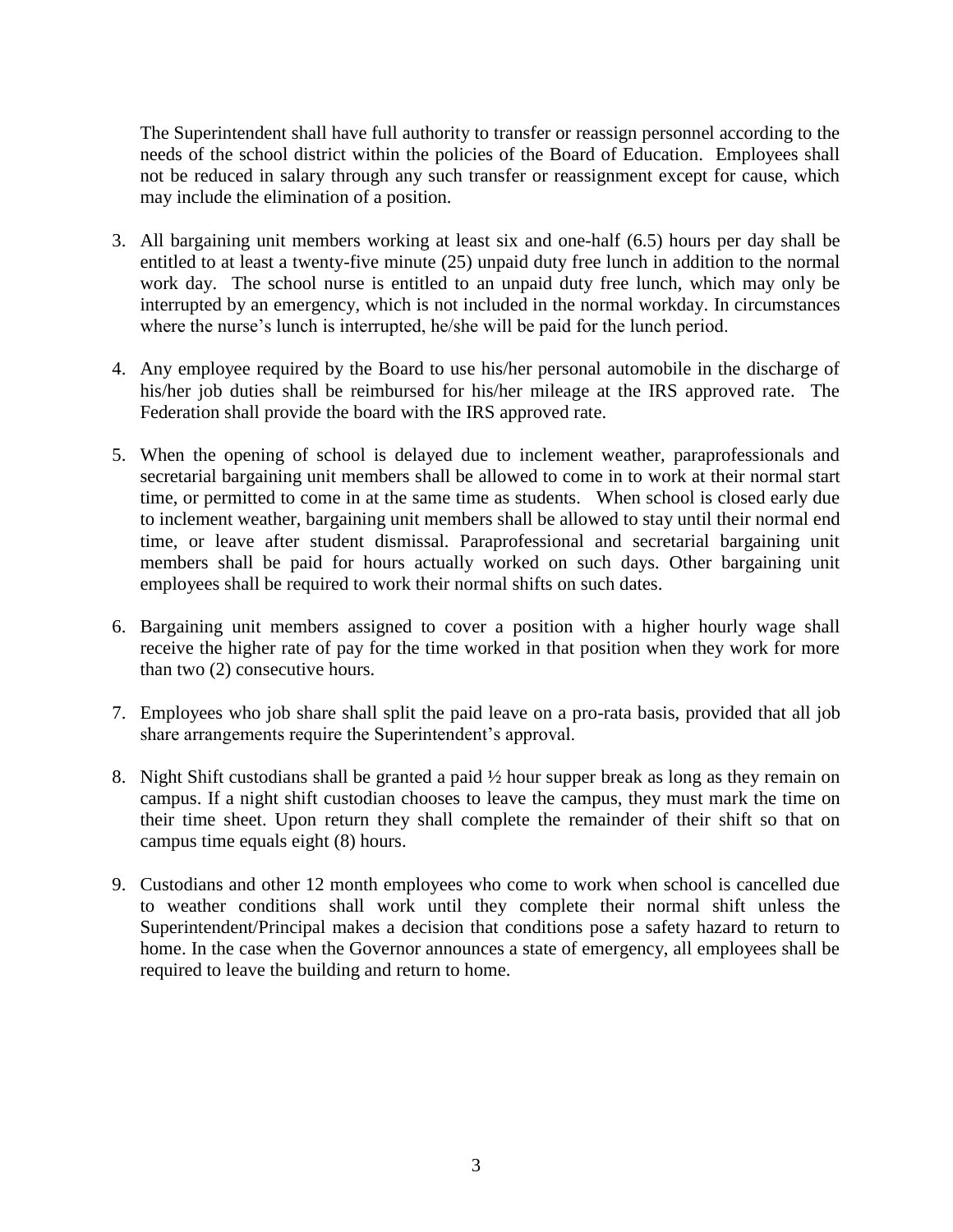## **ARTICLE III WORKDAY/WORKYEAR**

- <span id="page-4-0"></span>A. The ten-month paraprofessional position is five (5) hours or more per day for each full day that students are in attendance. In addition, paraprofessionals will work and additional 2 days beginning in the 2017-2018 school year.
- B. The eleven-month office staff position is at least 207 days per year.
- C. The twelve-month office staff position is no less than thirty-five (35) hours per week for fifty-two (52) weeks per year.
- D. The ten-month school nurse position is six and one-half (6.5) hours per day for each full day that students are in attendance, plus one day.
- E. The twelve-month custodial position is forty (40) hours per week for fifty-two (52) weeks per year.
- F. Part-time position (any position less than twelve month): The work year and workday will be determined by the Superintendent, subject to the provisions of Article II.2. These positions include summer custodians and secretaries. A school year employee who applies for the same summer position which she/he has held during the school year shall be hired and shall be paid at her/his current rate.
- G. Overtime shall be paid for all hours; worked over forty (40) hours in a work week.
- H. All twelve-month custodians shall be compensated at a holiday rate of pay for all hours they are required to work on a holiday. The holiday rate of pay shall be the custodian's regular hourly rate plus time and a half.
- I. Any custodian called in at a time not contiguous to his/her normal working hours to respond to an emergency situation shall be compensated for minimum of two (2) hours at his/her normal rate of pay. Any hours worked above two (2) shall be compensated at his/her normal rate of pay.
- J. All overtime relating to the duties of a building custodian shall be offered to the building custodian prior to seeking help from any outside individual.

#### **ARTICLE IV MATERNITY AND CHILDREARING LEAVE**

<span id="page-4-1"></span>Maternity Leave: In conformance with the law, the Board of Education shall provide maternity leave to its employees.

Childrearing Leave: any bargaining unit member shall be entitled, upon approval of the Board of Education, to a leave without pay for the purposes of children rearing, apart form any period of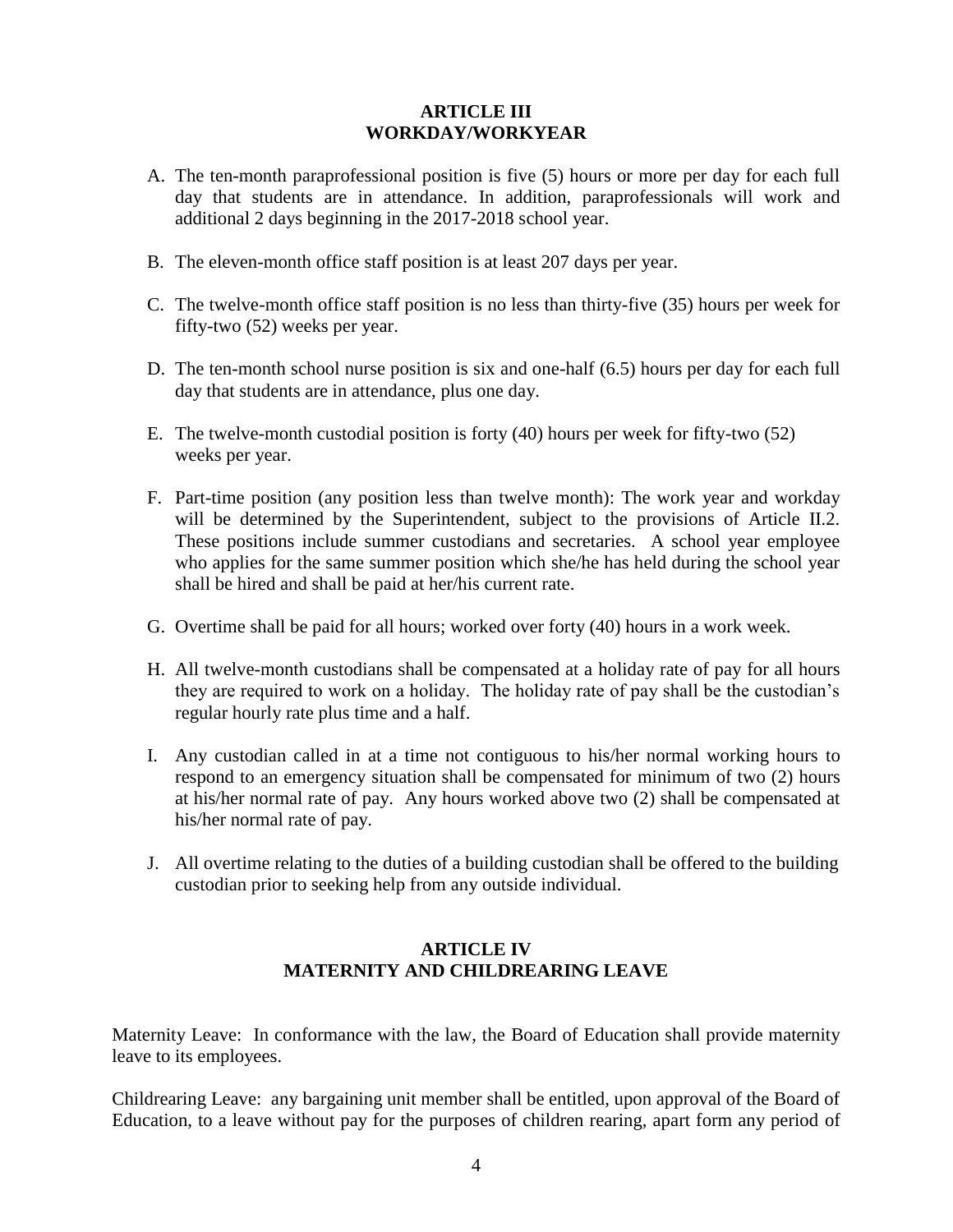childbirth disability leave, in addition to leave that the bargaining unit member may be entitled to as a matter of law.

A bargaining unit member may continue to participate in group insurance plans at his/her own expense during the period of leave if the bargaining unit member pays the Board the total cost of the insurance benefit during that period at least two (2) weeks before the Board would regularly make its payment or payments.

Bargaining unit members requesting leave shall submit written notice not less than sixty (60) days prior to the anticipated date of commencing maternity or childrearing leave.

At the expiration of the childrearing leave, the bargaining unit member shall be restored to a position of like nature, fringe benefits, pay, and seniority, based on the number of years at the time childrearing leave commences provided that the bargaining unit member remains eligible for reinstatement under other rules and regulations of the Board.

In the case of an employee's use of paid sick leave after the birth of a child, an employee shall only be eligible for paid sick leave for the period of disability following birth as determined by her physician. The employee will be required to submit the status of her disability prior to the 8<sup>th</sup> week of her leave.

#### **ARTICLE V PAID LEAVE**

#### <span id="page-5-0"></span>A. Sick Leave:

- 1. Bargaining unit members who are scheduled to work thirty-five (35) hours a week or more shall earn one and two-thirds (1 2/3) sick days per month up to twenty (20) days of sick leave per year. Bargaining unit employees who work fewer than thirty-five (35) hours a week shall earn one and one-quarter (1.25) days per month up to twelve and onehalf (12.5) days of sick leave per year. Any unused sick days shall accumulate to one hundred sixty days (160)
- 2. A notification of sick leave accumulated to September  $1<sup>st</sup>$  will be given to each bargaining unit member during the first month of each school year.
- 3. Bargaining unit members who are to be absent because of illness shall call the principal or his designee as far in advance as is possible to notify him of anticipated days of absence. The administration may require a doctor's certificate when bargaining unit members are habitually or frequently absent because of illness or in cases of absence of greater than three (3) days duration.
- 4. Bargaining unit members shall notify the Board of their intention to retire by January 1st of the year of retirement. Unused sick leave shall be accumulated as to one hundred sixty (160) days, so long as the bargaining unit member remains continuously in the service of the Board. Bargaining unit members shall be compensated for up to one hundred sixty (160) days of unused sick leave at a rate of ten dollars (\$10) per day, upon retirement.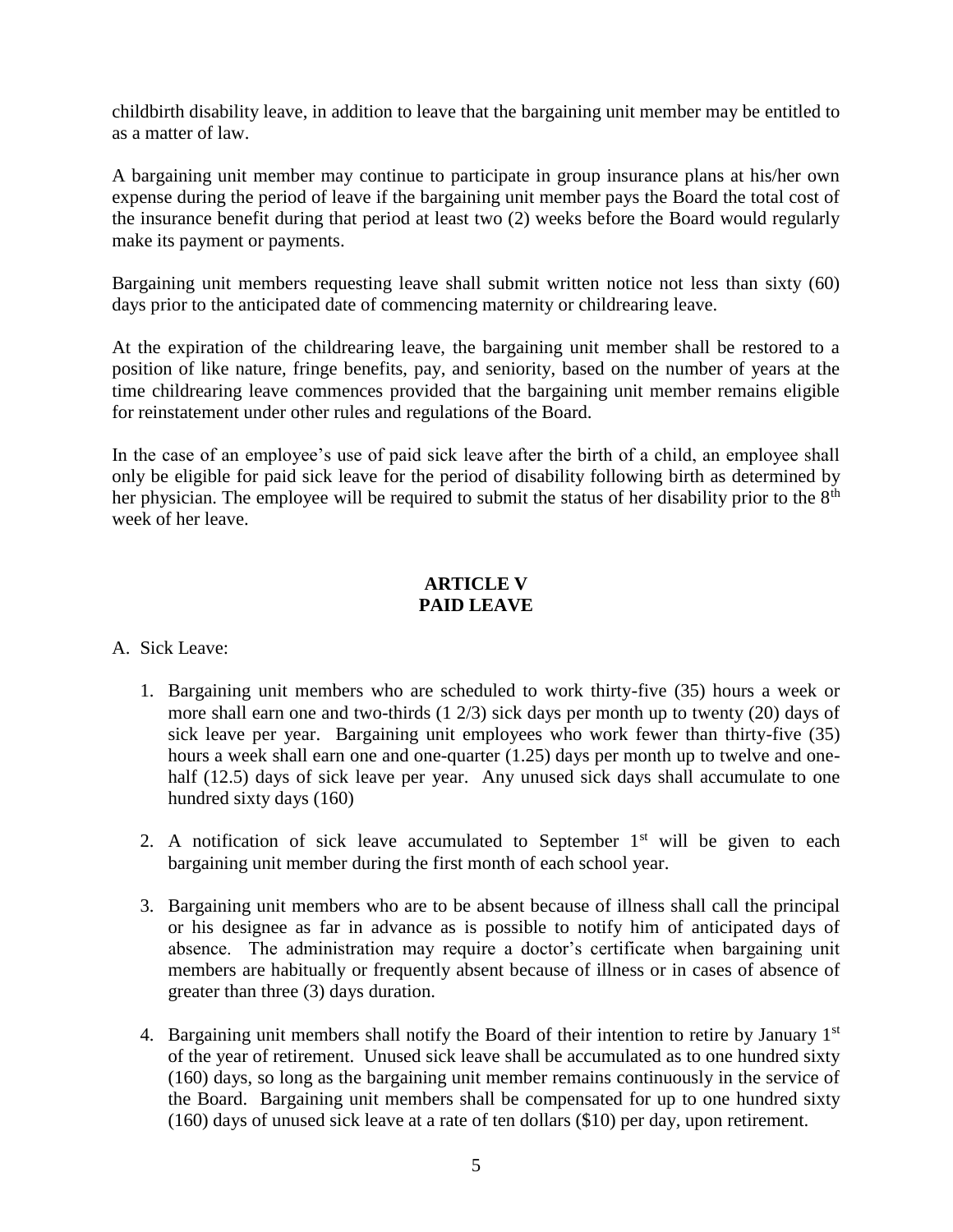B. Personal Leave:

Personal leave up to four (4) days per year, non-cumulative and without loss of pay, will be permitted to each twelve-month, eleven-month, and ten-month bargaining unit member for personal matters, which cannot take place outside of working hours. These are not to be used as vacation days.

Except in cases of emergency, notice shall be given to the school principal at least forty-eight (48) hours in advance of the need for personal day leave taking. Again, except in case of emergency, absences of the above nature must be approved in advance by the school principal or his/her designee.

C. Educational meetings or conferences:

Each bargaining unit member may be permitted one day each year for attendance at recognized educational meetings or conferences. If the attendance and projected expenses are approved, those costs will be paid by the Board on presentation of receipts. Also, if attendance is required by the Board, mileage will be paid to and from the educational meeting at the IRS rate using Fields Memorial School as the basis for measurement. Mileage reimbursement for required attendance at an educational meeting will be made only to bargaining unit members who can demonstrate that they were actually required to drive an automobile.

D. Funeral Leave:

Up to four (4) funeral leave days per year shall be permitted for all bargaining unit members for the purpose of funeral leave.

E. Jury Duty:

Any bargaining unit member who is called for jury duty shall receive the necessary leave to fulfill this legal obligation. This leave shall not be deducted from sick leave or personal leave. The staff member shall receive a rate of pay equal to the difference between the professional salary and the jury fee.

F. Military Leave:

The Board shall provide military leave as provided by law.

#### G. Holidays:

Twelve-month employees shall be entitled to the following paid holidays:

| New Year's Day              | Labor Day              |
|-----------------------------|------------------------|
| Martin Luther King, Jr. Day | Veterans' Day          |
| Presidents' Day             | Columbus Day           |
| Good Friday                 | Thanksgiving Day       |
| <b>Memorial Day</b>         | Day after Thanksgiving |
| Independence Day            | Christmas Eve          |
| Christmas Day               |                        |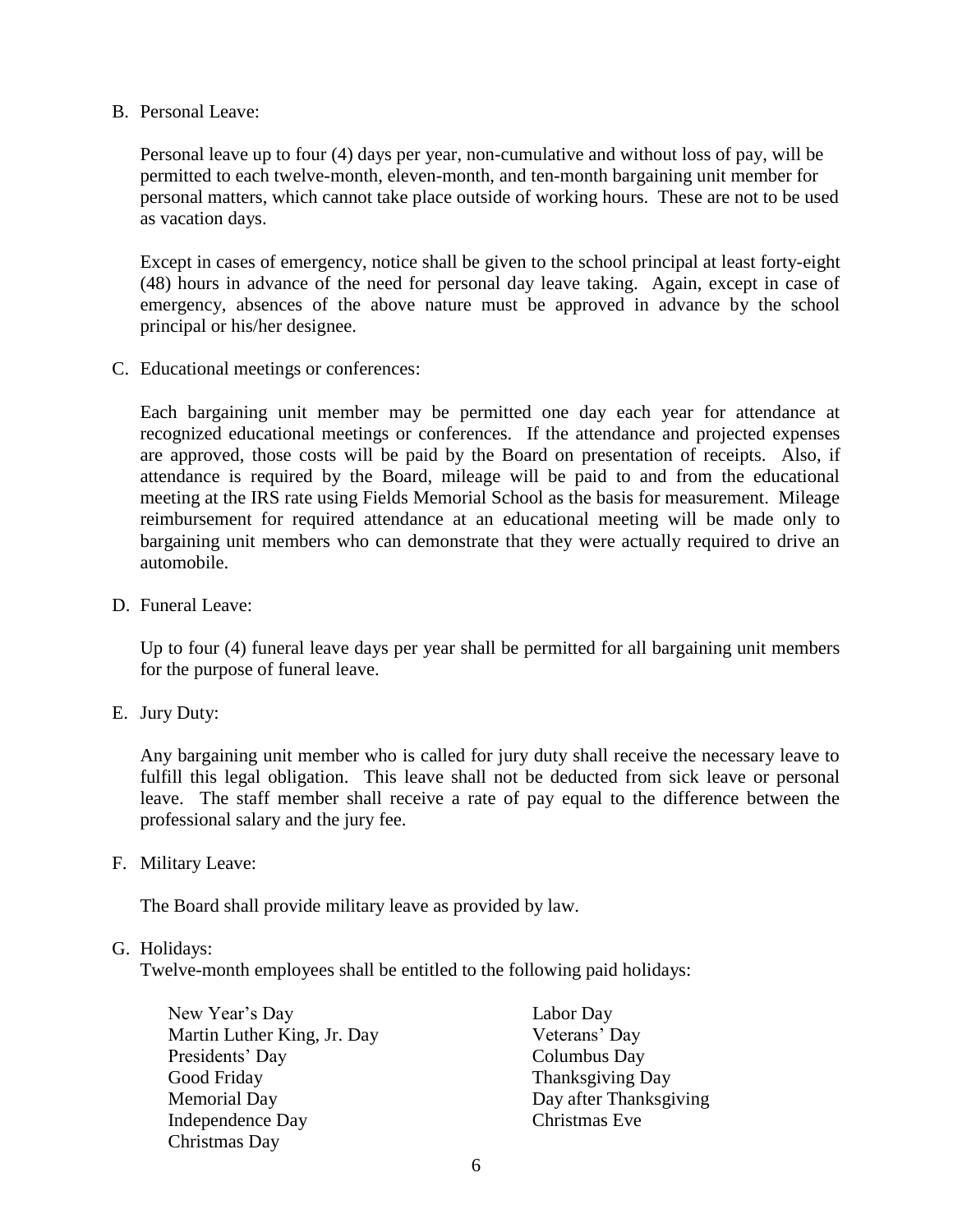Eleven-month employees shall be entitled to the following paid holidays:

| New Year's Day              | Labor Day              |
|-----------------------------|------------------------|
| Martin Luther King, Jr. Day | <b>Veterans</b> Day    |
| Presidents' Day             | Columbus Day           |
| Good Friday                 | Thanksgiving Day       |
| <b>Memorial Day</b>         | Day after Thanksgiving |
| Independence Day            | Christmas Eve          |
| Christmas Day               |                        |

Ten-month employees shall be entitled to the following paid holidays:

| <b>Thanksgiving Day</b> | Day after Thanksgiving      |
|-------------------------|-----------------------------|
| Christmas Eve           | Christmas Day               |
| New Year's Day          | Presidents' Day             |
| Good Friday             | <b>Memorial Day</b>         |
| Columbus Day            | Martin Luther King, Jr. Day |
| Veterans' Day           | Labor Day                   |

In addition, eleven month employees shall be entitled to one Administration discretionary day. Twelve month employees shall be entitled to an additional holiday, a floating holiday that can be taken with three days' notice.

#### H. Vacations:

Applies only to twelve-month employees who work thirty-five (35) hours or more per week.

| After 1 year   | 10 days |
|----------------|---------|
| After 5 years  | 15 days |
| After 10 years | 20 days |

#### I. General Leave:

Extended leaves, with or without salary, may be granted at the discretion of the Board. If the Board has already paid all or a part of the cost of any insurance or other benefit covering the period of such leave, it must be repaid prior to the commencement of such leave. A bargaining unit member may continue to participate in group insurance plans and other available benefits at his/her own expense during the period of leave if the bargaining unit member pays the Board the total cost of the insurance benefit during that period at least two (2) weeks before the Board would regularly make its payment or payments.

J. Severance Pay:

Upon termination of employment in good standing, with a minimum of ten (10) years of continuous service with the Bozrah Public Schools, employees shall receive fifty percent (50%) of all accumulated unused sick days based on salary at the time of severance. To be eligible, thirty (30) days advance notice must be provided prior to termination of employment.

Only employees hired on or before June 30, 2010 shall be eligible to receive the benefit described in this paragraph.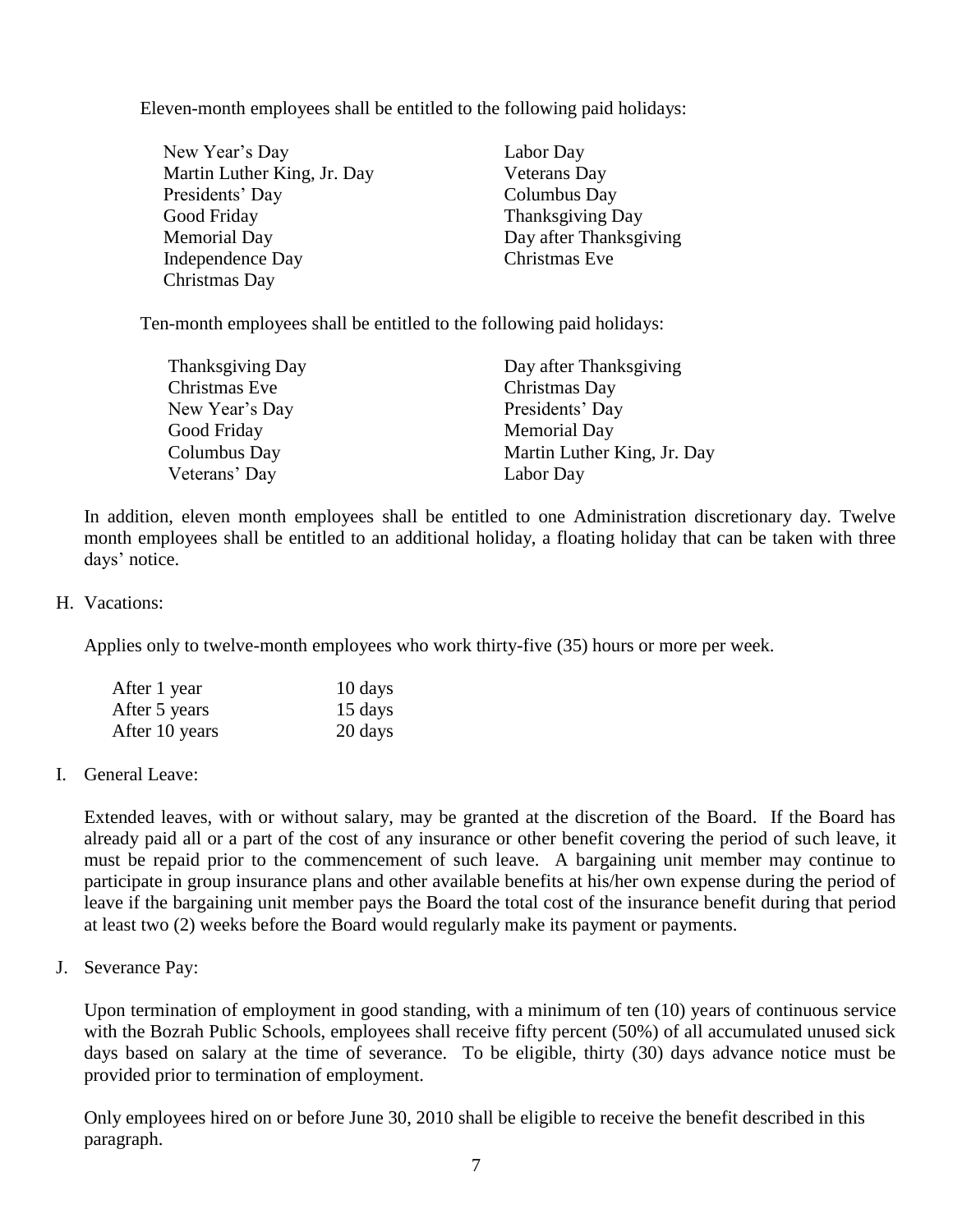# **ARTICLE VI LAYOFF AND RECALL**

#### <span id="page-8-0"></span>A. Layoffs:

In the event layoffs become necessary, the bargaining unit member whose position is affected shall have the right, in order of his/her seniority, to replace the least senior bargaining unit member in their category.

All employees who have been laid off will be placed on our recall list for one (1) year and must be recalled for any position within their categories before any new people can be hired to fill the vacant positions. Notification of recall shall be mailed, return receipt requested, to the last address given by the employee. Seniority is defined as a bargaining unit member's last date of hire; approved leaves and layoffs do not create a break in seniority.

In no event, may a part-time replace a greater part-time or a full-time employee.

B. Temporary Paraprofessional:

When there is a need for a temporary paraprofessional to be hired for work with a special education student and the student's educational program has not been determined by the district the following will govern the length of employment of the temporary employee:

- a. If a paraprofessional is assigned to a student on a temporary or substitute basis the Superintendent will notify the Federation after five days of the temporary assignment.
- b. At notification, the Superintendent will estimate the length of the assignment.
- c. The Superintendent will post the position after three weeks (15 school days) or until the student's PPT has been completed. The Superintendent will then determine the length of the assignment.
- d. If the Union has any questions during the temporary placement, the Union is free to discuss the length of the assignment with the Superintendent and/or the Director of Student Services.
- e. The posting requirement may be extended upon mutual agreement of the Administration and the Federation.

# **ARTICLE VII PERSONNEL FILES**

<span id="page-8-1"></span>A. Bargaining unit members shall have access to their personnel files in accordance with the General Statutes of the State of Connecticut. Each bargaining unit member shall be permitted to file a brief written statement concerning any item in the bargaining unit member's own personnel file with which the bargaining unit member disagrees. Bargaining unit members shall within reason be able to make copies of the contents of their personnel files.

Bargaining unit members shall be notified by the Board when there has been a request for information from their personnel file.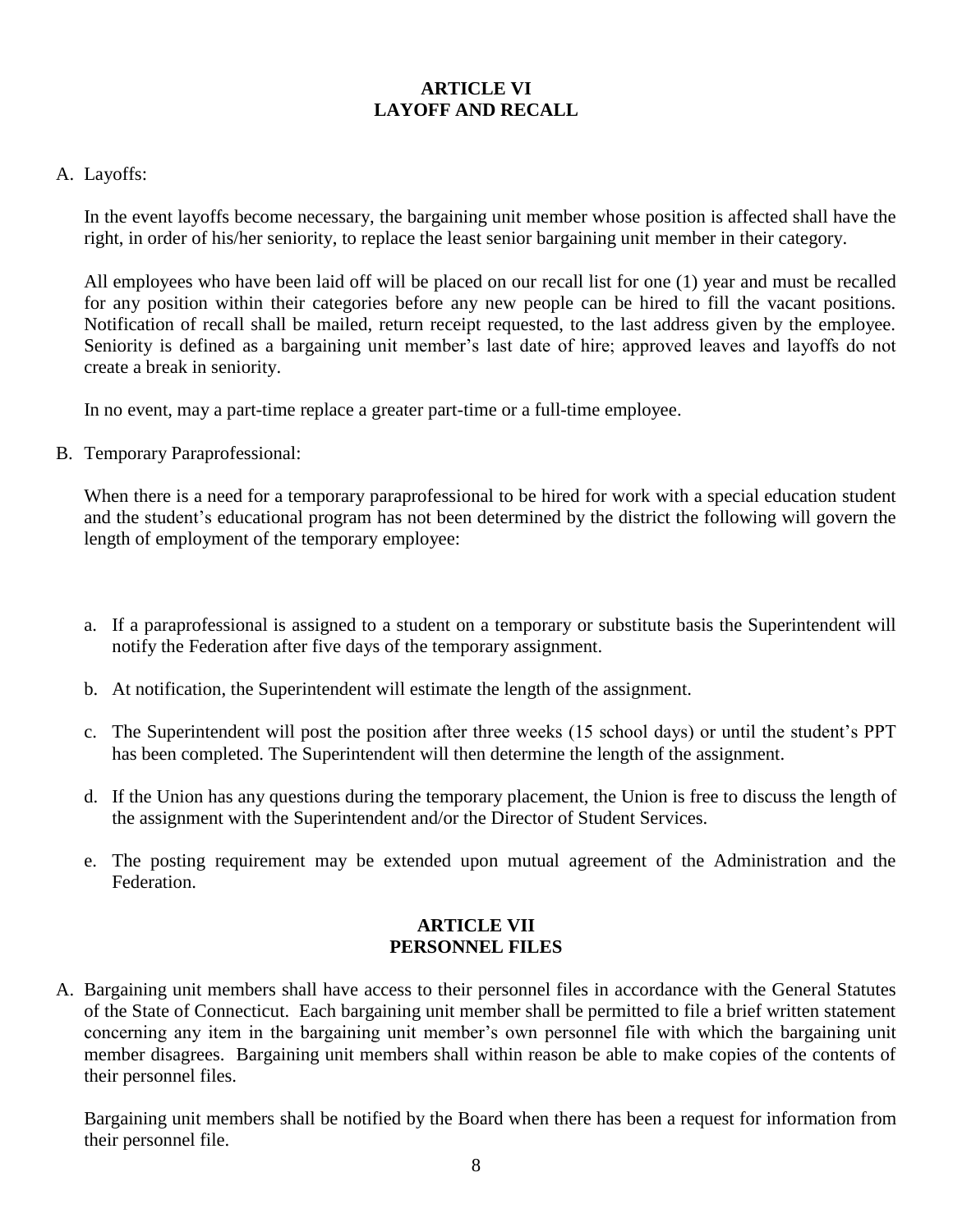# **ARTICLE VIII GRIEVANCE PROCEDURE**

## <span id="page-9-0"></span>A. Purpose

The purpose of this procedure is to secure, at the lowest possible administrative level, equitable solutions to problems, which may arise affecting the welfare or working conditions of bargaining unit members not in conflict with the welfare of students. Bother parties agree that proceedings shall be kept as confidential as appropriate.

- B. Definitions
	- 1. A "grievance" is any complaint by a bargaining unit member or the Federation that his or her rights have been violated by the misapplication or misinterpretation of a specific provision of this collective bargaining agreement.
	- 2. "Grievant" shall mean the bargaining unit member or bargaining unit members or the Federation making the claim.
	- 3. "Days" shall mean calendar days.
- C. Time Limits
	- 1. Since it is important that the grievance be processed as rapidly as possible, the number of days indicated at each step shall be considered as the maximum. The time limits specified may, however, be extended by written agreement of the parties in interest.
	- 2. If a bargaining unit member does not file a grievance in writing within fifteen (15) days after he/she knew, or should have known, of the act or condition on which the grievance is, then the grievance shall be considered to have been waived.
	- 3. Failure by the bargaining unit member at any level to appeal a grievance to the next level within the specific time limits shall be deemed to be acceptance of the decision rendered at that level.
- D. Informal Procedures
	- 1. If a bargaining unit member feels that he/she may have a grievance, he/she will first discuss the matter with the school principal in an effort to resolve the problem informally. If the individual bargaining unit member so desires, a Federation representative may accompany him/her as an observer. The Federation, as the recognized representative of the bargaining unit member, has the right to grieve any violation of the negotiated contract. It is understood that the Federation has the right to represent a bargaining unit member(s), who so wishes, in any grievance procedure.
	- 2. If the bargaining unit member is not satisfied with such disposition of the matter, he/she shall have the right to have the Federation assist in further efforts to resolve the problem informally with the principal or other administrator.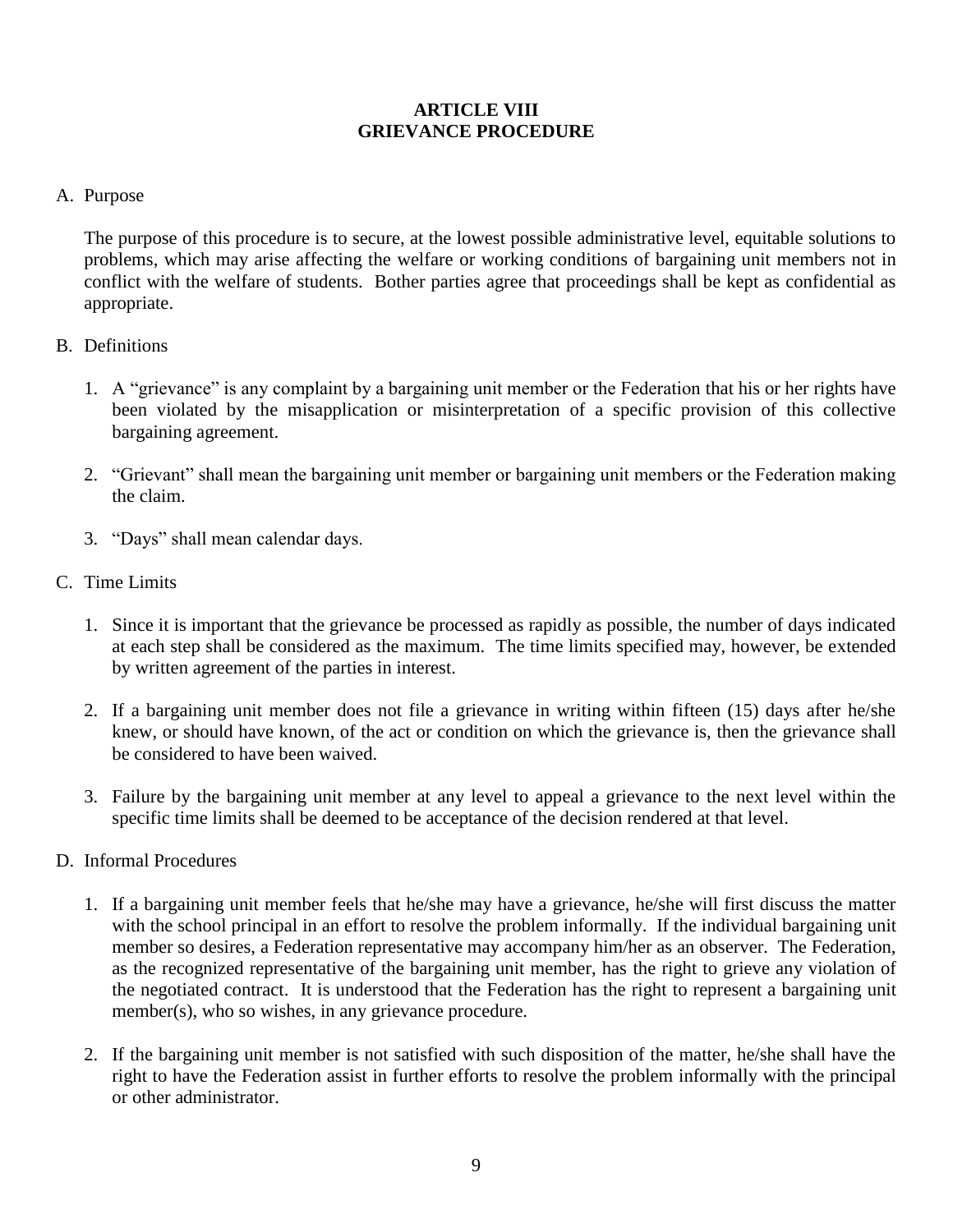#### E. Formal Procedures

# 1. Level One Assistant Principal

If the bargaining unit member or Federation is not satisfied with the outcome of the informal procedures, it may present its claim as a written grievance to the principal within fifteen (15) days after it knew or should have known of the act or condition upon which the grievance is based. The principal shall, within five (5) days after the receipt of the written grievance, render his or her decision in writing, stating that the grievance is either upheld or denied, with copies given to the bargaining unit member, the Superintendent of Schools, and the Federation.

2. Level Two Superintendent/Principal of School

If the bargaining unit member or the Federation is not satisfied with the disposition of the grievance at Level One, it may, within ten (10) days after the receipt of the principals decision, file an appeal in writing to the Superintendent and such writing shall set forth specifically the act or condition on which the grievance was based on Level One, the section of the contract alleged to be involved, its disposition at Level One, the grounds on which the appeal is based, and the remedy requested.

The superintendent and/or his/her representative shall meet with the bargaining unit member or Federation within fifteen (15) days after receipt in writing by him/her of such appeal and shall give his decision in writing to the bargaining unit member or Federation within ten (10) days of such meeting stating that the grievance is either upheld or denied.

# 3. Level Three Board

In the event that the bargaining unit member or Federation is not satisfied with the disposition of the grievance at Level Two, it may, within ten (10) days after the decision, field a written grievance indicating such dissatisfaction with the Board of Education, via the secretary of the Board.

Within twenty (20) days after receiving the written grievance, the Board or a committee of the Board shall schedule a meeting with the grievant for the purpose of resolving the grievance. The decision shall be given in writing to the grievant within fifteen (15) calendar days of said meeting stating that the grievance is either upheld or denied.

Nothing contained above shall be construed as preventing the Superintendent at Level Two or the Board at Level Three from requiring the involved principal and/or immediate supervisor to be present.

# 4. Level Four Arbitration

In the event that the Federation is not satisfied with the disposition of the grievance at Level Three, it may, within twenty (20) days, refer the matter to the American Arbitration Association for beginning arbitration. The costs of arbitration shall be shared equally by the Federation and the Board of Education.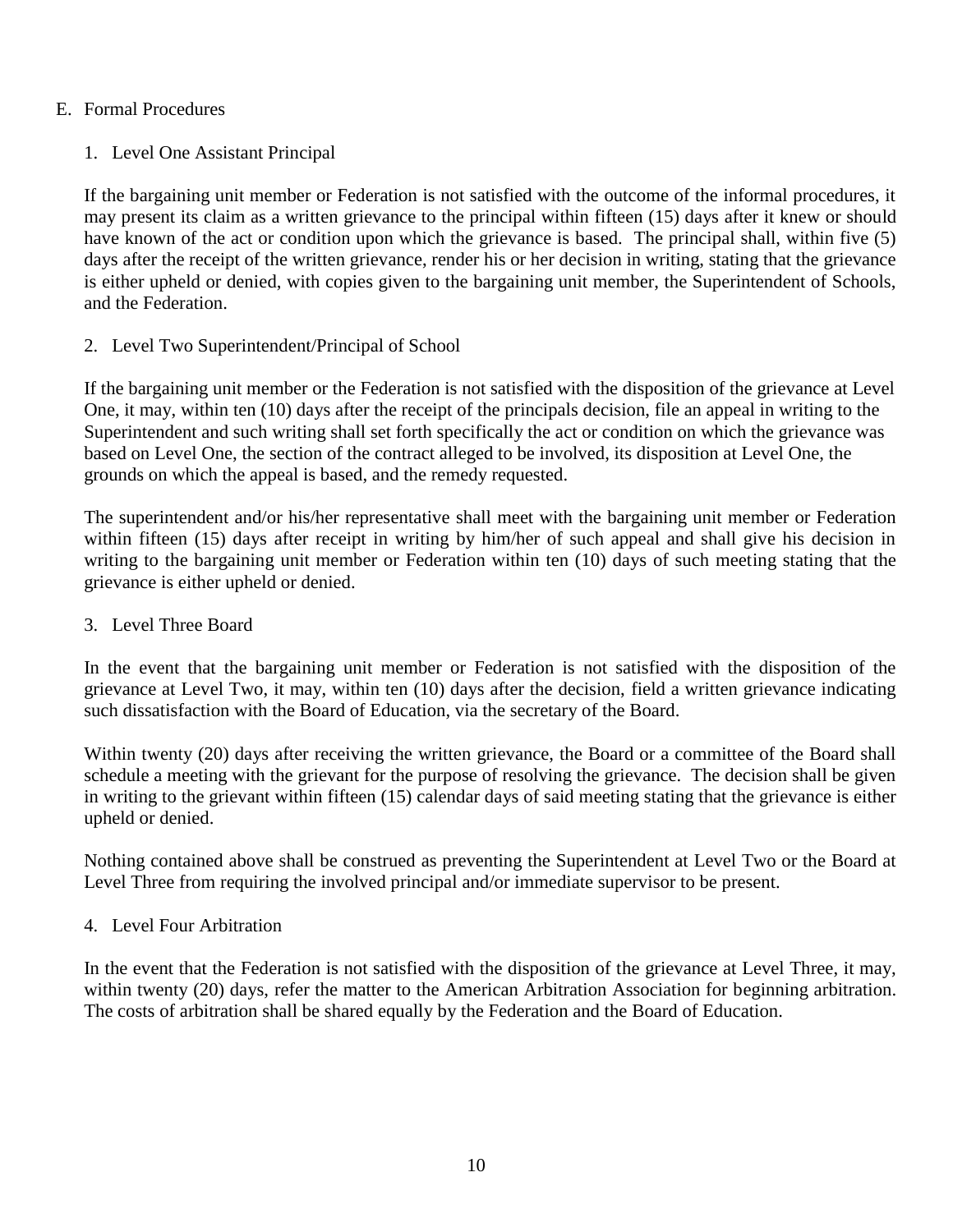## **ARTICLE IX FEDERATION RIGHTS**

<span id="page-11-0"></span>All members of the bargaining unit, shall, as a condition of continued employment, join the Federation or pay to the Federation an agency fee equal to the proportion of Federation dues uniformly required of Federation members to underwrite the costs of collective bargaining, contract administration, and grievance adjustment. The Federation shall notify the Board thirty (30) days before the start of school.

The Federation agrees to indemnify and hold the Board of Education harmless against any and all claims, demands, suits, damages and costs, including attorney's fees or any other form of liability that may arise out of, or by reason of, actions taken by the Board of Education for the purpose of complying with the provisions of this Article.

## **ARTICLE X FRINGE BENEFITS**

<span id="page-11-1"></span>All employee who work 30 hours or more and work 12-months, 11-months or the student calendar (commonly referred to as 10-months) shall be entitled to participate in the Board's health care program affixed hereto as Appendix A.

- A. The Board's share of premium costs for such insurance shall be eighty-five percent (85%) for 2017-2018 and the eligible employee shall pay the remaining fifteen (15%) through payroll deduction
- B. The Board's share of premium costs for such insurance shall be eighty-four percent (84%) for 2018-2019 and the eligible employee shall pay the remaining sixteen (16%) through payroll deduction.
- C. The Board's share of premium costs for such insurance shall be eighty-three percent (83%) for 2019-2020 and the eligible employee shall pay the remaining seventeen percent (17%) through payroll deduction.
- D. In the event that the Partnership Plan administrators impose a HEP non-participation penalty on the basis of an employee's non-compliance with the terms of the HEP or any non-compliance on the part of an individual covered under the employee's insurance, any such penalty shall be fully paid by the noncomplaint employee, by payroll deduction. The employee will also be charged an apportioned fee that may have been assessed to the Board of Education. That fee will be determined by the number of employees that have been non-complaint and pro-rated by the employee's level of coverage.
- F. The Board shall provide Bargaining unit members with \$30,000 term life insurance at no cost to the employee.
- G. The Board of Education reserves the right to change insurance carriers at any time so long as it gives prior notice to the Federation and so long as the coverage under the substituted insurance carrier's policy is substantially similar considering administration and benefits. Once the Federation is notified that the Board intends to change insurance carriers, the Federation has fifteen (15) calendar days to examine the new insurance carrier's proposal. If the Federation feels that the coverage under the new proposal is not substantially similar, it must object to the change in writing during those fifteen (15) days. If the parties are unable to informally resolve the matter within the following thirty (30) days, an arbitrator with expertise in the field of insurance shall be mutually selected or, if the parties cannot agree, shall be selected forthwith by the American Arbitration Association. The arbitrator shall be asked to decide the following questions: Is the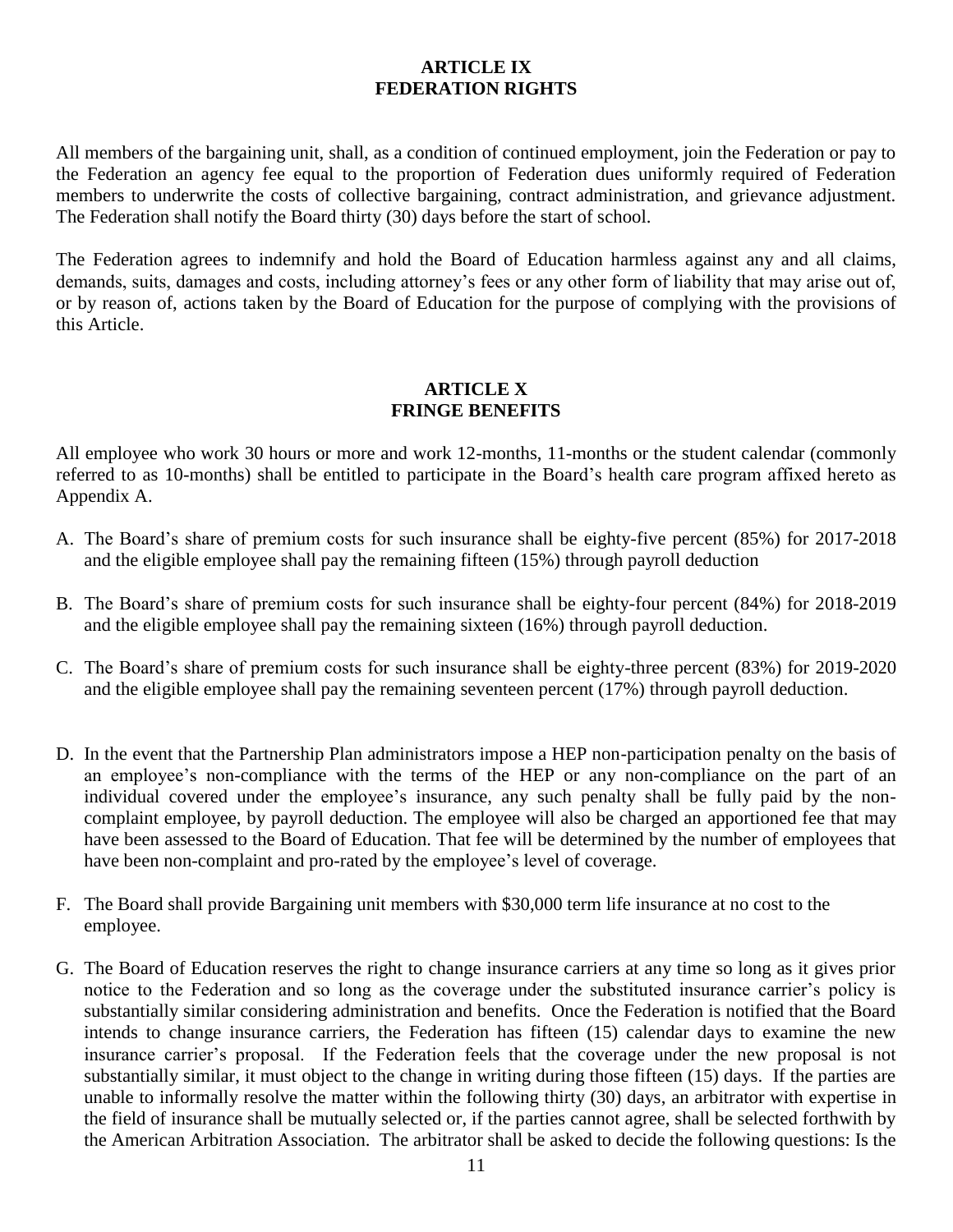coverage under the substituted insurance carrier's proposal substantially similar to the current insurance carrier's policy considering administration and benefits? The arbitrator must render his decision within thirty (30) days. In a situation where a complaint has been lodged by the Federation, the Board will not institute the new insurance coverage until an agreement has been reached or until an arbitrator has decided that the substitute coverage is substantially similar to the current coverage. The Board of Education may change at insurance carriers no more than once every two (2) years.

H. Any bargaining unit member who at the beginning of the school year, elects in writing not to participate in the package of health insurance plans provided by the Board of Education, shall receive, in lieu thereof, payment of \$2,000 at the time of the election. The Board reserves the right to limit the number of bargaining unit members who may elect this option if the group would be reduced to a size that would be charged a higher premium because of the smaller size of the group. Also, it is understood that this benefit can only be implemented to the extent permitted by the Board's insurance carrier(s), without any additional cost to the Board. This election may be exercised annually, in writing, at the beginning of the school year or the time of initial employment. Employee needs to show proof of insurance to receive \$2000dollar payment.

#### **ARTICLE XI TUITION REIMBURSEMENT**

Bargaining unit members who meet the following conditions shall receive partial reimbursement for the cost of tuition incurred in taking college level courses:

- 1. The particular courses must be approved by the Superintendent in advance. The Superintendent's decision is final and not subject to the grievance procedure;
- 2. The bargaining unit member must receive at least a "B" for a final grade. A transcript or other official record of such grade must be provided;
- 3. Requests for reimbursement shall be based upon a first-come, first-served basis until all funds are allotted;
- 4. Prior to each school year, the Board, in its sole discretion, shall designate how much money will be available to the staff for course reimbursement, in no case less than \$6,000 per fiscal year. A deadline for applications shall be set;
- 5. Any bargaining unit member whose course is approved shall submit evidence of the costs of tuition and the Board shall, if all conditions are met, reimburse the Bargaining unit member eighty-five percent (85%) of such agreed upon costs;
- 6. No bargaining unit member shall receive reimbursement for more than one course in any school year unless, after the deadline has passed, and after all applications have been approved or disapproved, the amount of funds designated for that year have not been exhausted. Bargaining unit members intending to seek reimbursement for more than one course should apply for all courses at the same time, in order of preference.
- 7. Any CEU courses that are relevant to the bargaining unit member's field of work shall be recorded in his/her personal file.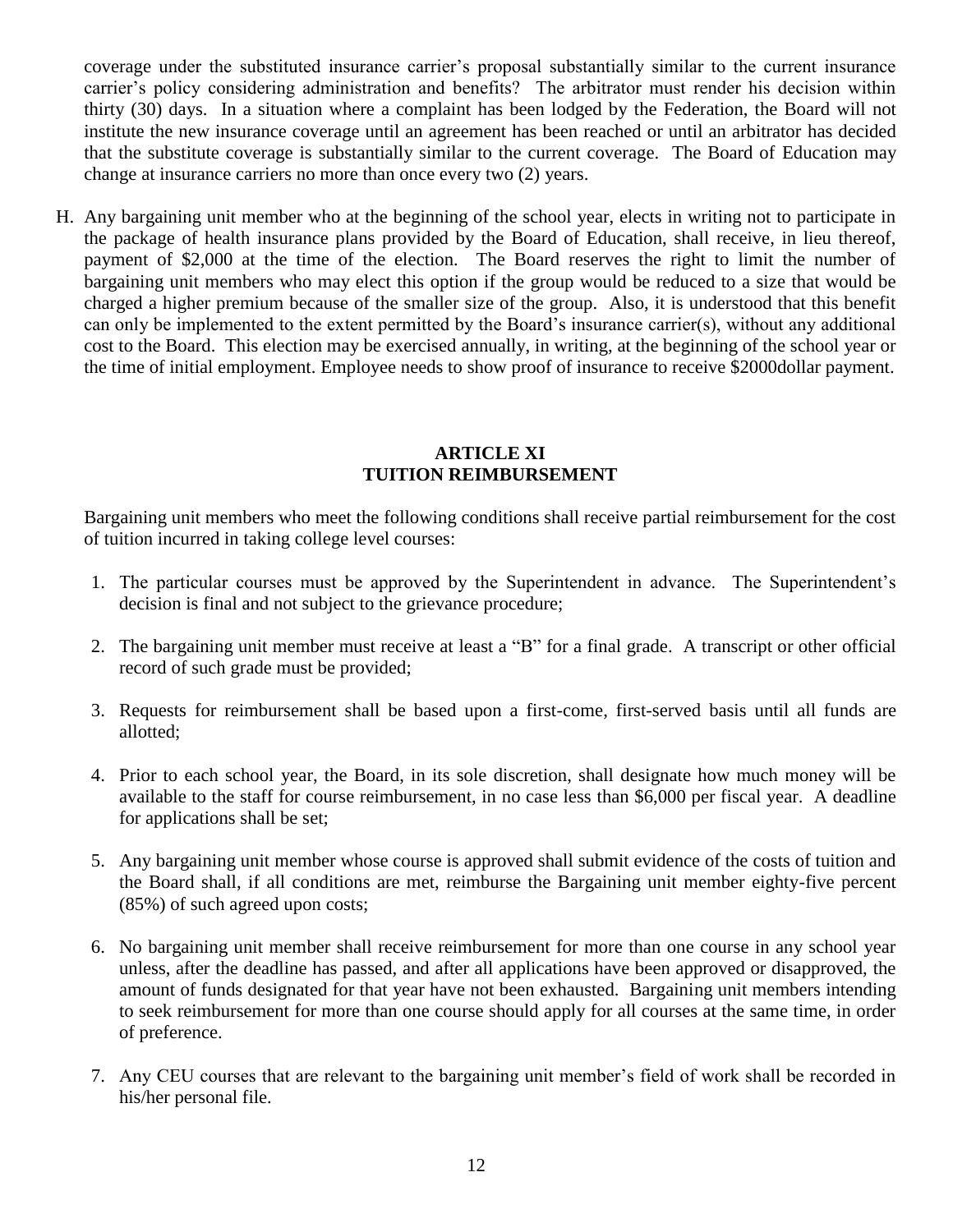# **ARTICLE XII SAVINGS CLAUSE**

In the event that any provision or portion of this Agreement is ultimately ruled invalid for any reason by an authority of established and competent legal jurisdiction, the balance and remainder of this Agreement shall remain in full force and effect.

## **ARTICLE XIII LONGEVITY**

<span id="page-13-0"></span>All members of the bargaining unit shall receive longevity stipends as follows:

Fifteen (15) years and over of continuous service – two hundred dollars (\$200)

Effective 7, 1 2018 longevity stipends shall be as follows:

| Ten $(10)$ years and over of continuous service –                                   | one hundred dollars (\$100) |
|-------------------------------------------------------------------------------------|-----------------------------|
| Fifteen $(15)$ years and over of continuous service – three hundred dollars (\$300) |                             |
| Twenty $(20)$ years and over of continuous service – five hundred dollars $(\$500)$ |                             |

## **ARTICLE XIV SALARY SCHEDULE**

<span id="page-13-1"></span>All payrolls will be direct deposit. The board agrees to permit voluntary deductions for all bargaining unit members into any bank.

#### Braille Specialist

The position of Braille Specialist shall remain a bargaining unit position and shall follow the Paraprofessional salary schedule. In the event of the elimination of the Braille Specialist position, the person who occupied such position shall be subject to the Layoff and Recall provision of Article VI.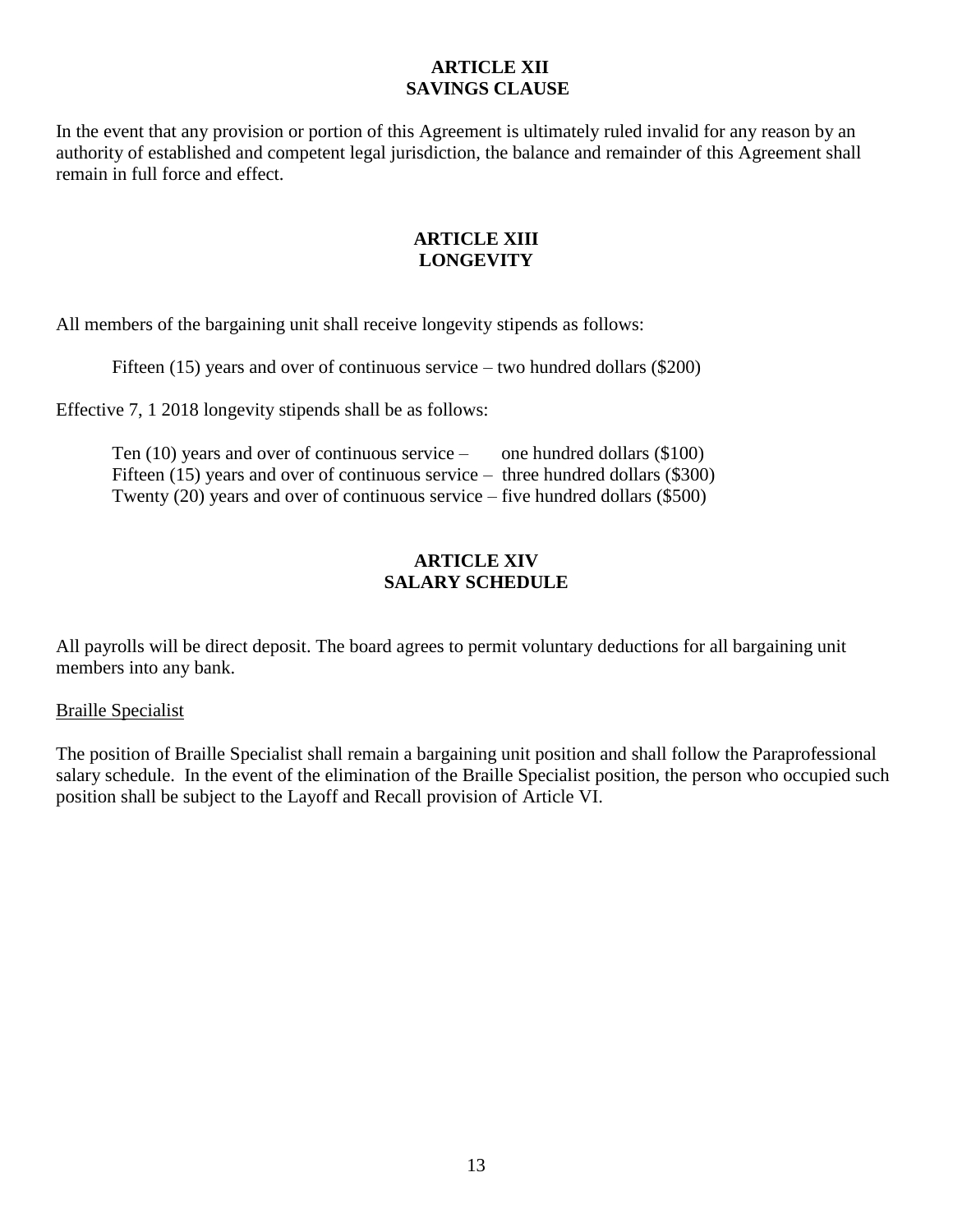# **NEW SCHEDULE AS OF FEBRUARY 27, 2017**

| 2/27/2017 |        |        |        |           |
|-----------|--------|--------|--------|-----------|
| Step 1    | Step 2 | Step 3 | Step 4 | Step 5    |
| 19.45     | 19.92  | 20.42  | 20.93  | 21.45     |
| 13.89     | 14.37  | 14.83  | 15.35  | 15.73     |
| 13.89     | 14.37  | 14.83  | 15.35  | 15.73     |
| 19.26     | 19.73  | 20.23  | 20.73  | 21.25     |
| 14.55     | 15.02  | 15.51  | 16.04  | $16.44 +$ |
|           |        |        |        | .35       |
| 18.58     | 19.31  | 20.04  | 20.82  | 21.34     |
| 13.76     | 14.23  | 14.69  | 15.20  | 15.58     |
| 36.70     | 37.16  | 37.65  | 38.13  | 39.09     |
| 23.56     | 23.99  | 24.52  | 25.00  | 25.63     |
|           |        |        |        |           |

Effective February 1, 2017 Paraprofessionals and Secretaries salary schedule shall be increased by three percent (3%). All other bargaining unit members' salary schedule increased by two percent (2%).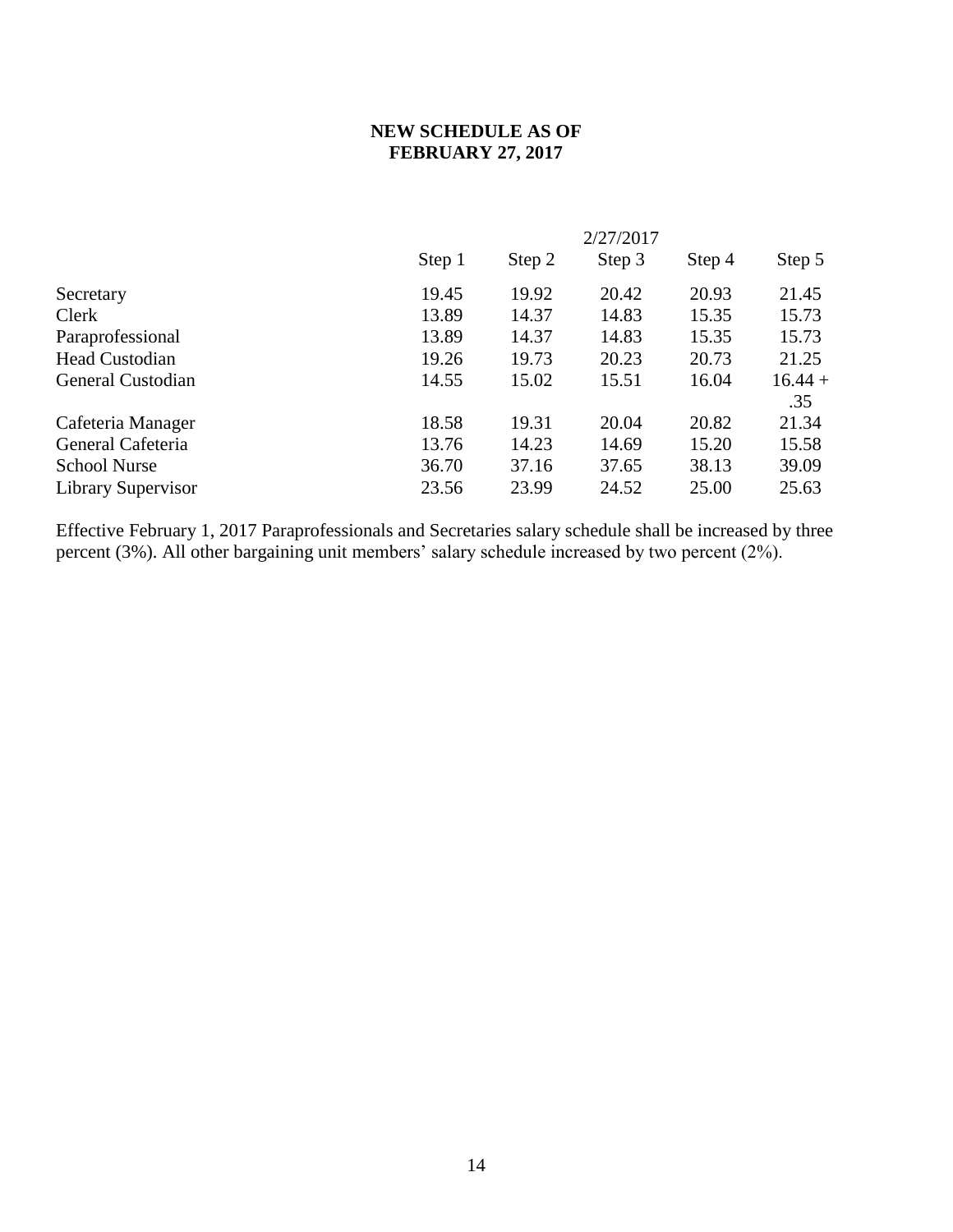|                       | 7/1/2017 |        |        |        |        |
|-----------------------|----------|--------|--------|--------|--------|
|                       | Step 1   | Step 2 | Step 3 | Step 4 | Step 5 |
| Secretary             | 19.93    | 20.42  | 20.94  | 21.45  | 21.99  |
| Clerk                 | 14.24    | 14.73  | 15.20  | 15.73  | 16.12  |
| Paraprofessional      | 14.24    | 14.73  | 15.20  | 15.73  | 16.12  |
| <b>Head Custodian</b> | 19.74    | 20.22  | 20.73  | 21.24  | 21.78  |
| General Custodian     | 15.26    | 15.75  | 16.25  | 16.79  | 17.20  |
| Cafeteria Manager     | 19.05    | 19.79  | 20.04  | 21.34  | 21.87  |
| General Cafeteria     | 14.10    | 14.58  | 15.06  | 15.58  | 15.97  |
| <b>School Nurse</b>   | 37.62    | 38.09  | 38.59  | 39.08  | 40.06  |
| Library Supervisor    | 24.15    | 24.59  | 25.13  | 25.63  | 26.27  |
|                       |          |        |        |        |        |

Effective July 1, 2017 all steps of the salary schedule shall be increased by two and one half percent (2.5%). Members not on step 5 shall move one step on January 1, 2018.

|                       | 7/1/2018 |        |        |        |        |
|-----------------------|----------|--------|--------|--------|--------|
|                       | Step 1   | Step 2 | Step 3 | Step 4 | Step 5 |
| Secretary             | 20.38    | 20.88  | 21.41  | 21.94  | 22.49  |
| Clerk                 | 14.56    | 15.06  | 15.54  | 16.08  | 16.48  |
| Paraprofessional      | 14.56    | 15.06  | 15.54  | 16.08  | 16.48  |
| <b>Head Custodian</b> | 20.18    | 20.67  | 21.20  | 21.72  | 22.27  |
| General Custodian     | 15.60    | 16.10  | 16.62  | 17.17  | 17.59  |
| Cafeteria Manager     | 19.48    | 20.24  | 21.01  | 21.82  | 22.36  |
| General Cafeteria     | 14.42    | 14.91  | 15.39  | 15.93  | 16.33  |
| <b>School Nurse</b>   | 38.46    | 38.94  | 39.46  | 39.96  | 40.96  |
| Library Supervisor    | 24.69    | 25.14  | 25.70  | 26.20  | 26.86  |

Effective July 1, 2018 all steps of the salary schedule shall be increased by two and one quarter percent (2.25%), members not on step 5 shall move one step.

|                       | 7/1/2019 |        |        |        |        |
|-----------------------|----------|--------|--------|--------|--------|
|                       | Step 1   | Step 2 | Step 3 | Step 4 | Step 5 |
| Secretary             | 20.94    | 21.45  | 22.00  | 22.54  | 23.10  |
| Clerk                 | 14.96    | 15.47  | 15.97  | 16.53  | 16.94  |
| Paraprofessional      | 14.96    | 15.47  | 15.97  | 16.53  | 16.94  |
| <b>Head Custodian</b> | 20.74    | 21.24  | 21.78  | 22.32  | 22.88  |
| General Custodian     | 16.03    | 16.54  | 17.08  | 17.64  | 18.07  |
| Cafeteria Manager     | 20.01    | 20.79  | 21.58  | 22.42  | 22.98  |
| General Cafeteria     | 14.82    | 15.32  | 15.82  | 16.37  | 16.78  |
| <b>School Nurse</b>   | 39.52    | 40.02  | 40.54  | 41.06  | 42.09  |
| Library Supervisor    | 25.37    | 25.83  | 26.41  | 26.92  | 27.60  |

Effective July 1, 2019 all steps of the salary schedule shall be increased by two and three quarters percent (2.75%), members not on step 5 shall move one step.